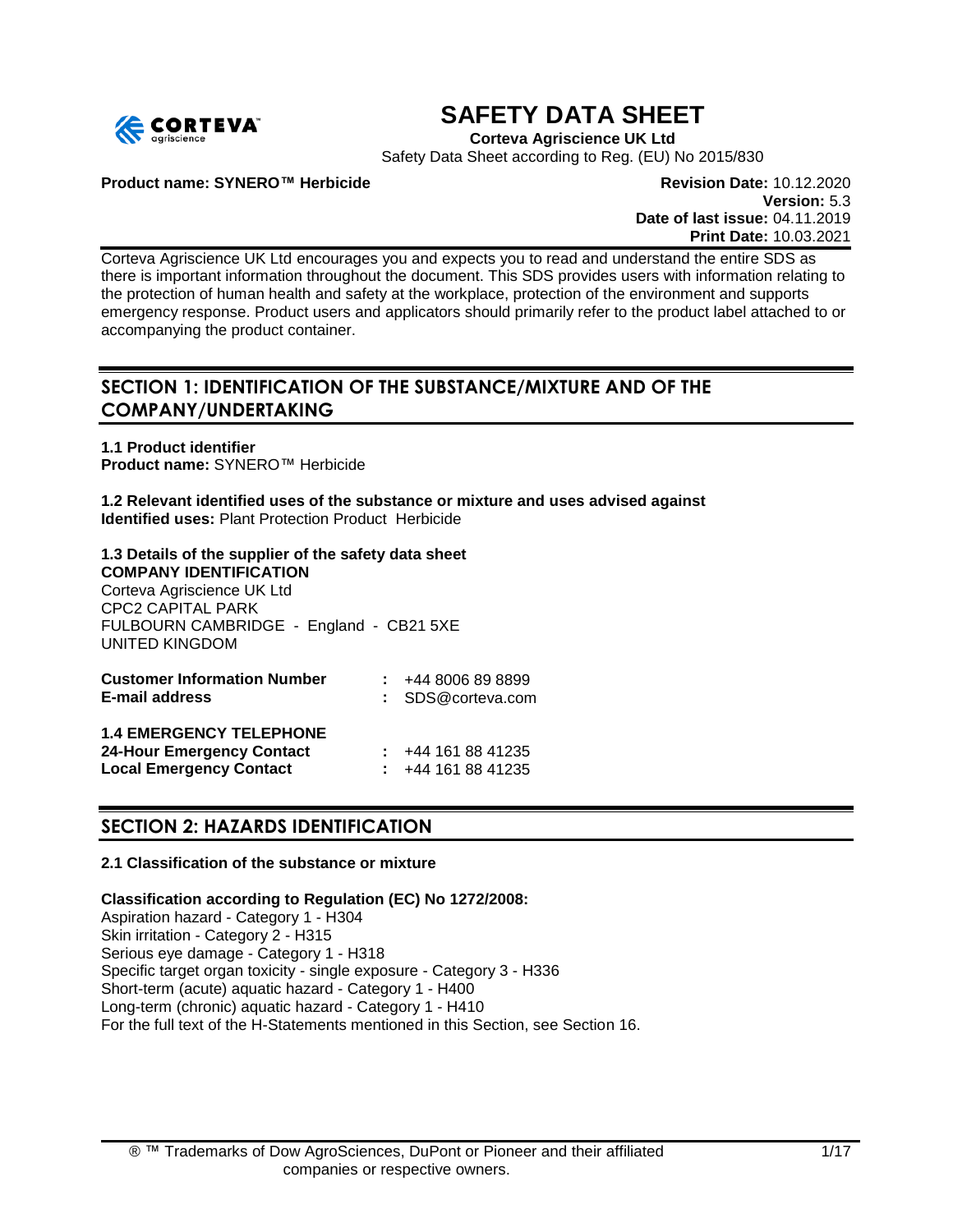# **2.2 Label elements**

**Labelling according to Regulation (EC) No 1272/2008:**

# **Hazard pictograms**



# **Signal Word: DANGER**

#### **Hazard statements**

| H <sub>304</sub> | May be fatal if swallowed and enters airways.         |
|------------------|-------------------------------------------------------|
| H <sub>315</sub> | Causes skin irritation.                               |
| H318             | Causes serious eye damage.                            |
| H336             | May cause drowsiness or dizziness.                    |
| H410             | Very toxic to aquatic life with long lasting effects. |

# **Precautionary statements**

| P <sub>261</sub> | Avoid breathing vapours.                                                                                                              |
|------------------|---------------------------------------------------------------------------------------------------------------------------------------|
| P <sub>280</sub> | Wear protective gloves/ protective clothing/ eye protection/ face protection.                                                         |
| $P301 + P310$    | IF SWALLOWED: Immediately call a POISON CENTER or doctor/ physician.                                                                  |
| $P305 + P351$    | IF IN EYES: Rinse cautiously with water for several minutes. Remove contact lenses,                                                   |
| + P338           | if present and easy to do. Continue rinsing.                                                                                          |
| P405             | Store locked up.                                                                                                                      |
| P <sub>501</sub> | Dispose of contents/ container to an approved facility in accordance with local,<br>regional, national and international regulations. |

# **Supplemental information**

- EUH401 To avoid risks to human health and the environment, comply with the instructions for use.
- EUH208 Contains: 1,2-benzisothiazol-3(2H)-one. May produce an allergic reaction.
- **Contains** Hydrocarbons, C10, aromatics, <1% naphthalene

# **2.3 Other hazards**

No data available

# **SECTION 3: COMPOSITION/INFORMATION ON INGREDIENTS**

### **3.2 Mixtures**

This product is a mixture.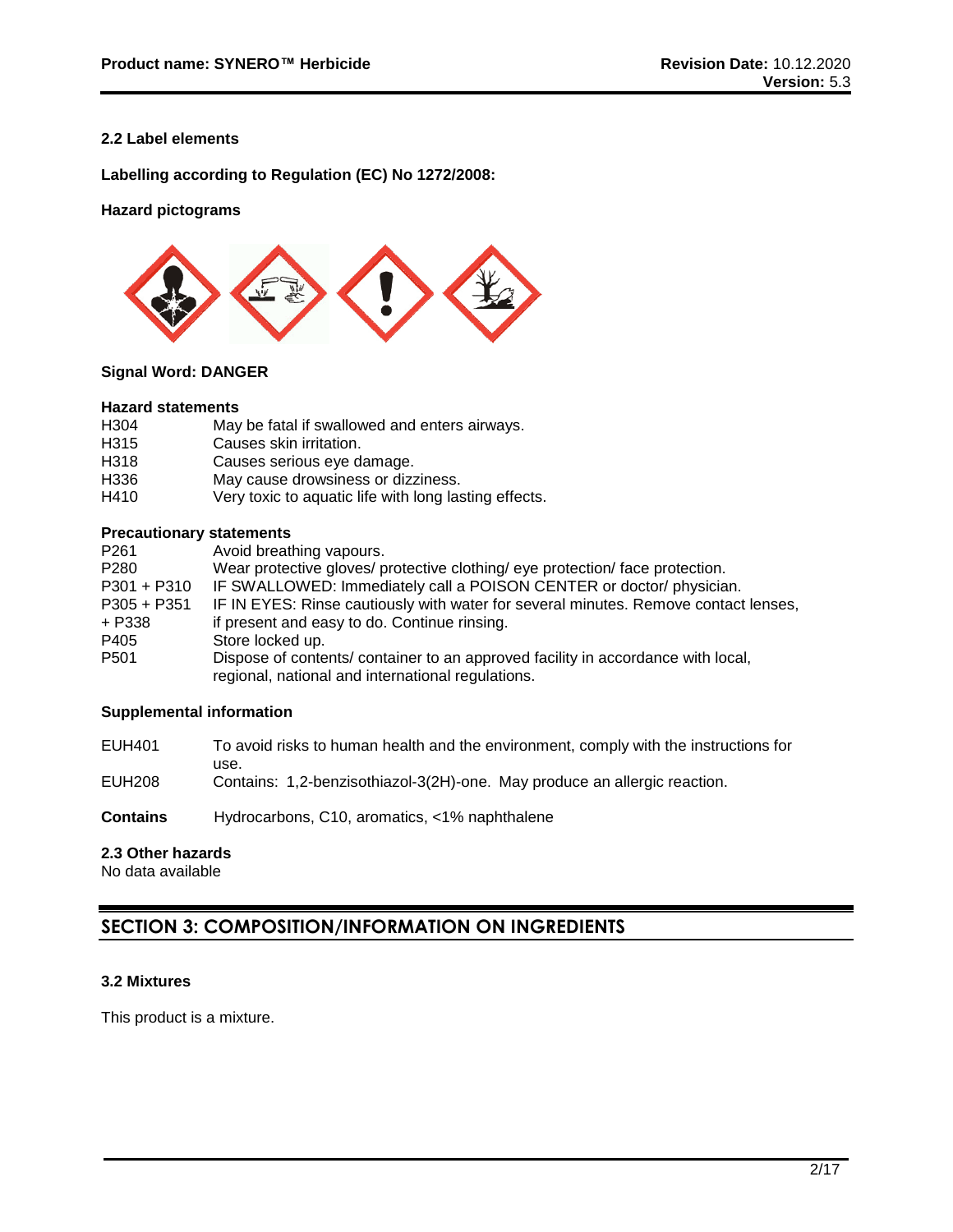| <b>CASRN/</b><br>EC-No./<br>Index-No.                                             | <b>REACH</b><br><b>Registration</b><br><b>Number</b> | <b>Concentration</b> | Component                                                                                   | <b>Classification:</b><br><b>REGULATION (EC) No</b><br>1272/2008                                    |
|-----------------------------------------------------------------------------------|------------------------------------------------------|----------------------|---------------------------------------------------------------------------------------------|-----------------------------------------------------------------------------------------------------|
| <b>CASRN</b><br>81406-37-3<br>EC-No.<br>279-752-9<br>Index-No.<br>607-272-00-5    |                                                      | 14.59%               | fluoroxypyr-meptyl<br>(ISO)                                                                 | Aquatic Acute - 1 - H400<br>Aquatic Chronic - 1 - H410                                              |
| <b>CASRN</b><br>566191-87-5<br>EC-No.<br>Not available<br>Index-No.               |                                                      | 3.68%                | Aminopyralid<br>Potassium                                                                   | Aquatic Acute - 1 - H400<br>Aquatic Chronic - 1 - H410                                              |
| <b>CASRN</b><br>1189173-42-9<br>EC-No.<br>918-811-1<br>Index-No.                  | 01-2119463583-34                                     | $>=$ 30.0 - < 40.0 % | Hydrocarbons, C10,<br>aromatics, <1%<br>naphthalene                                         | STOT SE - 3 - H336<br>Asp. Tox. - 1 - H304<br>Aquatic Chronic - 2 - H411                            |
| <b>CASRN</b><br>34590-94-8<br>EC-No.<br>252-104-2<br>Index-No.                    |                                                      | $>= 20.0 - < 25.0 %$ | Dipropylene glycol<br>monomethyl ether                                                      | Not classified                                                                                      |
| <b>CASRN</b><br>32612-48-9<br>EC-No.<br>608-760-0<br>Index-No.                    |                                                      | $>= 3.0 - 10.0 \%$   | Poly(oxy-1,2-<br>ethanediyl), .alpha.-<br>sulfo-.omega.-<br>(dodecyloxy)-,<br>ammonium salt | Skin Irrit. - 2 - H315<br>Eye Irrit. - 2 - H319                                                     |
| <b>CASRN</b><br>107-41-5<br>EC-No.<br>203-489-0<br>Index-No.<br>603-053-00-3      | 01-2119539582-35                                     | $>= 1.0 - < 3.0 %$   | 2-methylpentane-<br>$2,4$ -diol                                                             | Skin Irrit. - 2 - H315<br>Eye Irrit. - 2 - H319                                                     |
| <b>CASRN</b><br>$91 - 20 - 3$<br>EC-No.<br>202-049-5<br>Index-No.<br>601-052-00-2 |                                                      | $>= 0.3 - < 1.0 %$   | Naphthalene                                                                                 | Acute Tox. - 4 - H302<br>Carc. - 2 - H351<br>Aquatic Acute - 1 - H400<br>Aquatic Chronic - 1 - H410 |

If present in this product, any not classified components disclosed above for which no country specific OEL value(s) is(are) indicated under Section 8, are being disclosed as voluntarily disclosed components. For the full text of the H-Statements mentioned in this Section, see Section 16.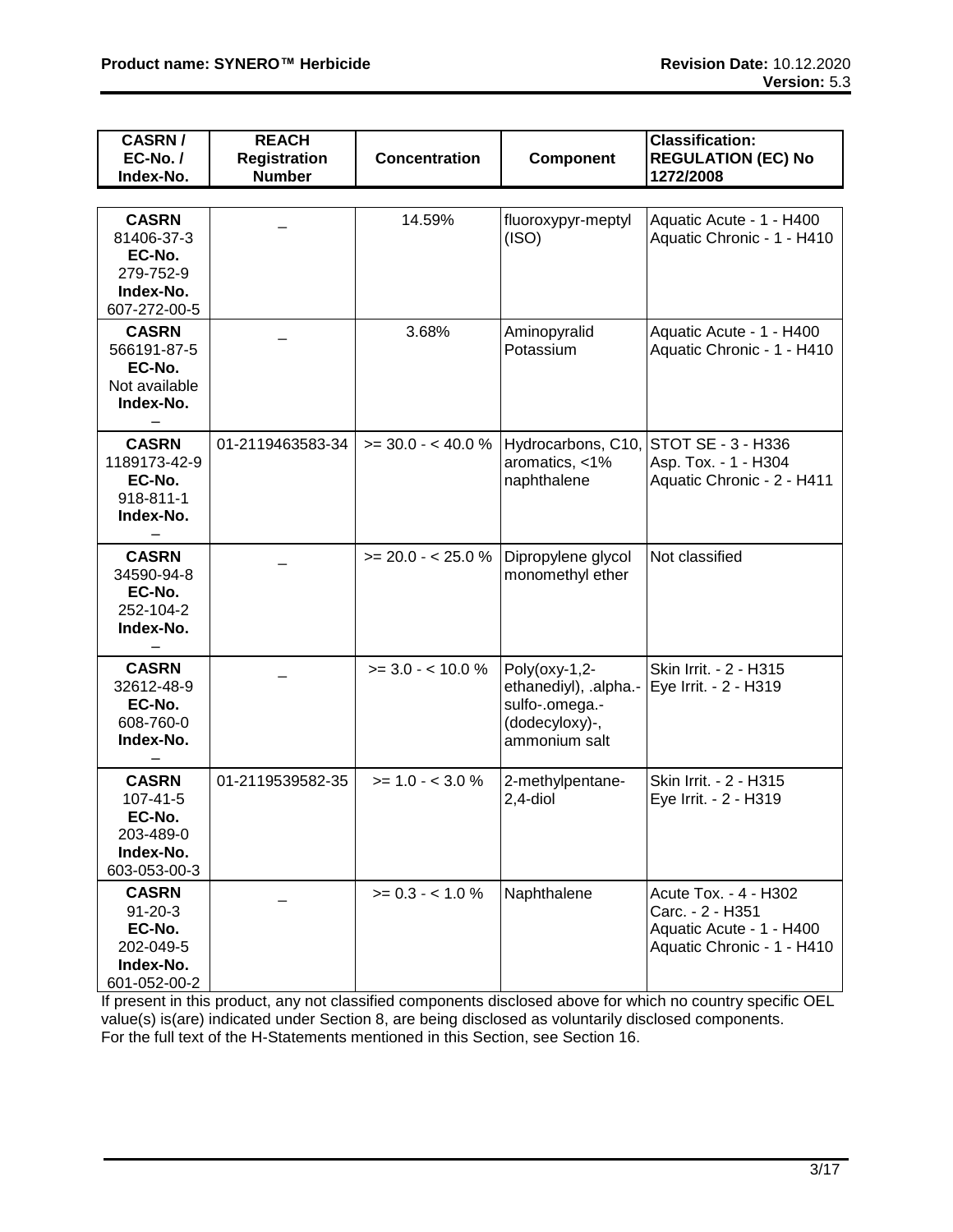# **SECTION 4: FIRST AID MEASURES**

#### **4.1 Description of first aid measures General advice:**

First Aid responders should pay attention to self-protection and use the recommended protective clothing (chemical resistant gloves, splash protection). If potential for exposure exists refer to Section 8 for specific personal protective equipment.

**Inhalation:** Move person to fresh air. If person is not breathing, call an emergency responder or ambulance, then give artificial respiration; if by mouth to mouth use rescuer protection (pocket mask etc). Call a poison control center or doctor for treatment advice.

**Skin contact:** Take off contaminated clothing. Rinse skin immediately with plenty of water for 15-20 minutes. Call a poison control center or doctor for treatment advice. Suitable emergency safety shower facility should be available in work area.

**Eye contact:** Wash immediately and continuously with flowing water for at least 30 minutes. Remove contact lenses after the first 5 minutes and continue washing. Obtain prompt medical consultation, preferably from an ophthalmologist. Suitable emergency eye wash facility should be immediately available.

**Ingestion:** Immediately call a poison control center or doctor. Do not induce vomiting unless told to do so by a poison control center or doctor. Do not give any liquid to the person. Do not give anything by mouth to an unconscious person.

### **4.2 Most important symptoms and effects, both acute and delayed:**

Aside from the information found under Description of first aid measures (above) and Indication of immediate medical attention and special treatment needed (below), any additional important symptoms and effects are described in Section 11: Toxicology Information.

### **4.3 Indication of any immediate medical attention and special treatment needed**

**Notes to physician:** Chemical eye burns may require extended irrigation. Obtain prompt consultation, preferably from an ophthalmologist. If lavage is performed, suggest endotracheal and/or esophageal control. Danger from lung aspiration must be weighed against toxicity when considering emptying the stomach. The decision of whether to induce vomiting or not should be made by a physician. No specific antidote. Treatment of exposure should be directed at the control of symptoms and the clinical condition of the patient. Excessive exposure may aggravate preexisting liver and kidney disease.

# **SECTION 5: FIREFIGHTING MEASURES**

### **5.1 Extinguishing media**

**Suitable extinguishing media:** Water spray Alcohol-resistant foam

**Unsuitable extinguishing media:** None known.

### **5.2 Special hazards arising from the substance or mixture**

**Hazardous combustion products:** During a fire, smoke may contain the original material in addition to combustion products of varying composition which may be toxic and/or irritating. Combustion products may include and are not limited to: Carbon dioxide. Carbon monoxide.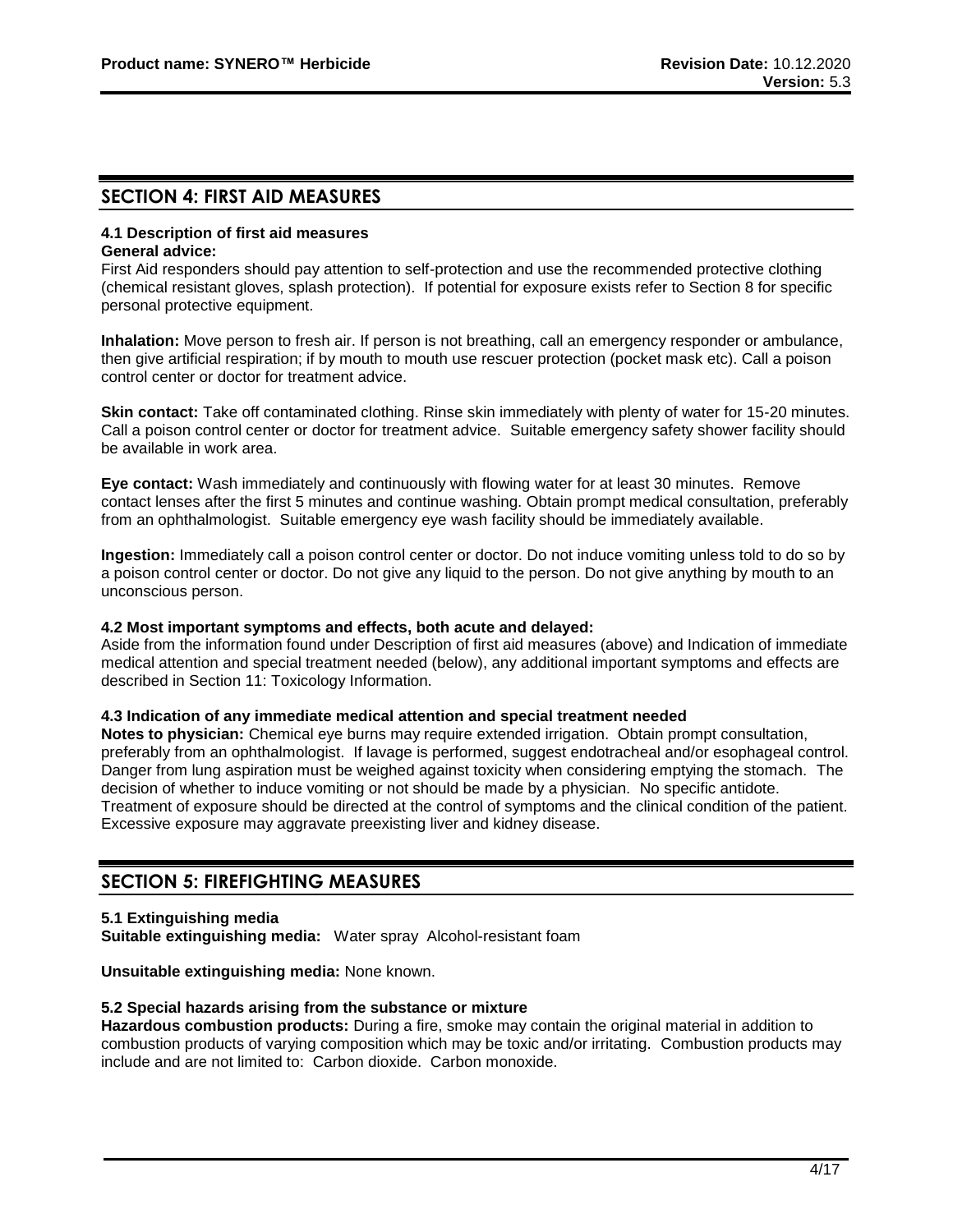**Unusual Fire and Explosion Hazards:** Exposure to combustion products may be a hazard to health. Do not allow run-off from fire fighting to enter drains or water courses.

# **5.3 Advice for firefighters**

**Fire Fighting Procedures:** Collect contaminated fire extinguishing water separately. This must not be discharged into drains. Fire residues and contaminated fire extinguishing water must be disposed of in accordance with local regulations.

 Remove undamaged containers from fire area if it is safe to do so. Evacuate area. Use extinguishing measures that are appropriate to local circumstances and the surrounding environment. Use water spray to cool unopened containers. Fire residues and contaminated fire extinguishing water must be disposed of in accordance with local regulations.

**Special protective equipment for firefighters:** In the event of fire, wear self-contained breathing apparatus. Use personal protective equipment.

# **SECTION 6: ACCIDENTAL RELEASE MEASURES**

**6.1 Personal precautions, protective equipment and emergency procedures:** Ensure adequate ventilation. Use personal protective equipment. Use appropriate safety equipment. For additional information, refer to Section 8, Exposure Controls and Personal Protection.

**6.2 Environmental precautions:** If the product contaminates rivers and lakes or drains inform respective authorities. Discharge into the environment must be avoided. Prevent further leakage or spillage if safe to do so. Prevent spreading over a wide area (e.g. by containment or oil barriers). Retain and dispose of contaminated wash water. Local authorities should be advised if significant spillages cannot be contained. Prevent from entering into soil, ditches, sewers, waterways and/or groundwater. See Section 12, Ecological Information.

**6.3 Methods and materials for containment and cleaning up:** Clean up remaining materials from spill with suitable absorbant. Local or national regulations may apply to releases and disposal of this material, as well as those materials and items employed in. For large spills, provide dyking or other appropriate containment to keep material from spreading. If dyked material can be pumped, recovered material should be stored in a vented container. The vent must prevent the ingress of water as further reaction with spilled materials can take place which could lead to overpressurization of the container. Keep in suitable, closed containers for disposal. Wipe up with absorbent material (e.g. cloth, fleece). Soak up with inert absorbent material (e.g. sand, silica gel, acid binder, universal binder, sawdust). See Section 13, Disposal Considerations, for additional information.

### **6.4 Reference to other sections:**

See sections: 7, 8, 11, 12 and 13.

# **SECTION 7: HANDLING AND STORAGE**

**7.1 Precautions for safe handling:** To avoid spills during handling keep bottle on a metal tray. Avoid formation of aerosol. Provide sufficient air exchange and/or exhaust in work rooms. Do not breathe vapours/dust. Do not smoke. Handle in accordance with good industrial hygiene and safety practice. Avoid exposure - obtain special instructions before use. Smoking, eating and drinking should be prohibited in the application area. Do not get on skin or clothing. Do not breathe vapours or spray mist. Do not swallow. Do not get in eyes. Avoid contact with skin and eyes. Keep container tightly closed. Take care to prevent spills,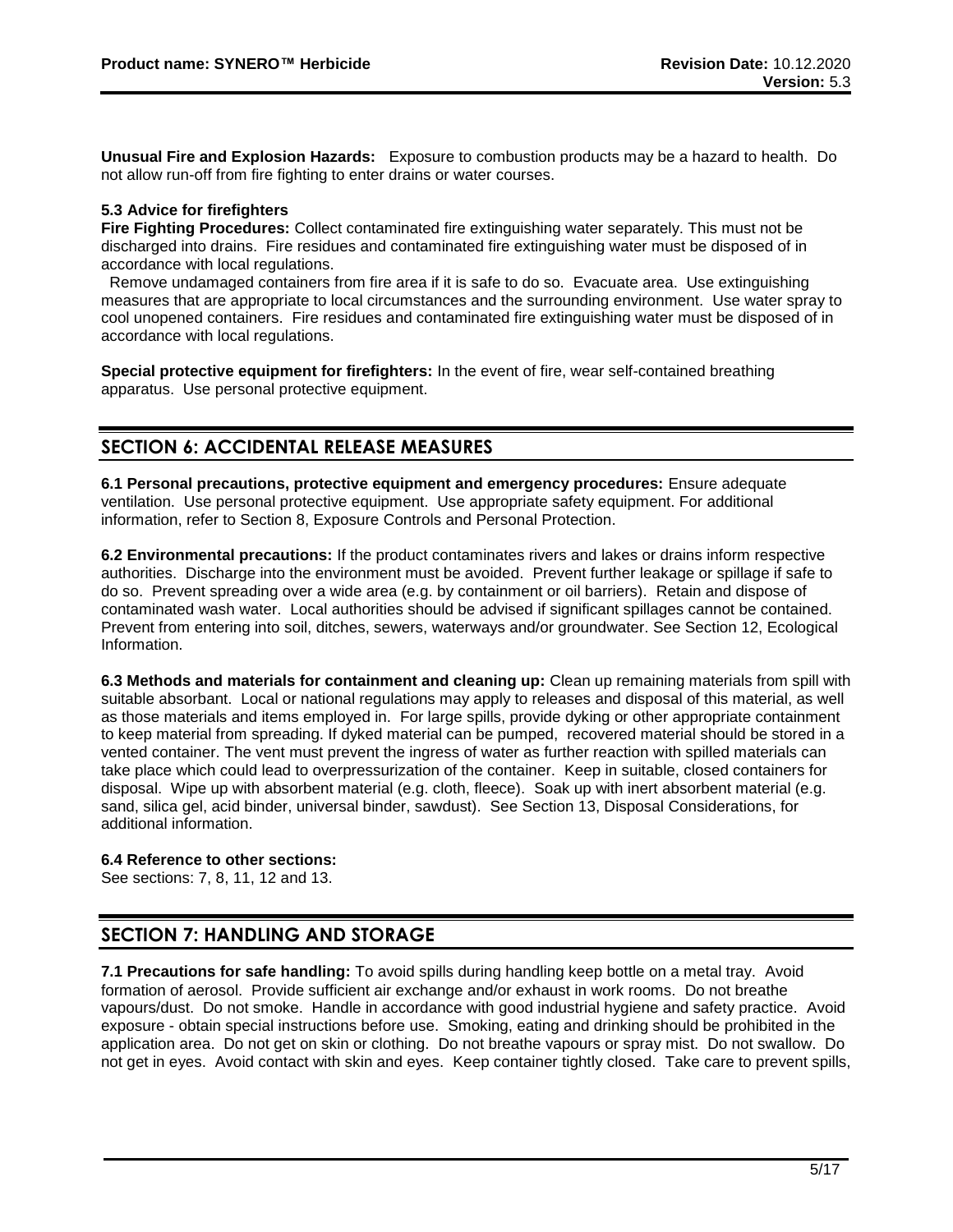waste and minimize release to the environment. Use appropriate safety equipment. For additional information, refer to Section 8, Exposure Controls and Personal Protection. Use with local exhaust ventilation.

**7.2 Conditions for safe storage, including any incompatibilities:** Store in a closed container. Containers which are opened must be carefully resealed and kept upright to prevent leakage. Keep in properly labelled containers. Store in accordance with the particular national regulations.

Do not store with the following product types: Strong oxidizing agents. Unsuitable materials for containers**:** None known.

**7.3 Specific end use(s):** Refer to product label.

# **SECTION 8: EXPOSURE CONTROLS/PERSONAL PROTECTION**

### **8.1 Control parameters**

If exposure limits exist, they are listed below. If no exposure limits are displayed, then no values are applicable.

RECOMMENDATIONS IN THIS SECTION ARE FOR MANUFACTURING, COMMERCIAL BLENDING AND PACKAGING WORKERS. APPLICATORS AND HANDLERS SHOULD SEE THE PRODUCT LABEL FOR PROPER PERSONAL PROTECTIVE EQUIPMENT AND CLOTHING.

### **8.2 Exposure controls**

**Engineering controls:** Use local exhaust ventilation, or other engineering controls to maintain airborne levels below exposure limit requirements or guidelines. If there are no applicable exposure limit requirements or guidelines, general ventilation should be sufficient for most operations. Local exhaust ventilation may be necessary for some operations.

### **Individual protection measures**

**Eye/face protection:** Use chemical goggles. Chemical goggles should be consistent with EN 166 or equivalent.

# **Skin protection**

**Hand protection:** Use chemical resistant gloves classified under Standard EN374: Protective gloves against chemicals and micro-organisms. Examples of preferred glove barrier materials include: Polyethylene. Ethyl vinyl alcohol laminate ("EVAL"). Styrene/butadiene rubber. Viton. Examples of acceptable glove barrier materials include: Butyl rubber. Chlorinated polyethylene. Natural rubber ("latex"). Neoprene. Nitrile/butadiene rubber ("nitrile" or "NBR"). Polyvinyl chloride ("PVC" or "vinyl"). When prolonged or frequently repeated contact may occur, a glove with a protection class of 4 or higher (breakthrough time greater than 120 minutes according to EN 374) is recommended. When only brief contact is expected, a glove with a protection class of 1 or higher (breakthrough time greater than 10 minutes according to EN 374) is recommended. Glove thickness alone is not a good indicator of the level of protection a glove provides against a chemical substance as this level of protection is also highly dependent on the specific composition of the material that the glove is fabricated from. The thickness of the glove must, depending on model and type of material, generally be more than 0.35 mm to offer sufficient protection for prolonged and frequent contact with the substance. As an exception to this general rule it is known that multilayer laminate gloves may offer prolonged protection at thicknesses less than 0.35 mm. Other glove materials with a thickness of less than 0.35 mm may offer sufficient protection when only brief contact is expected. NOTICE: The selection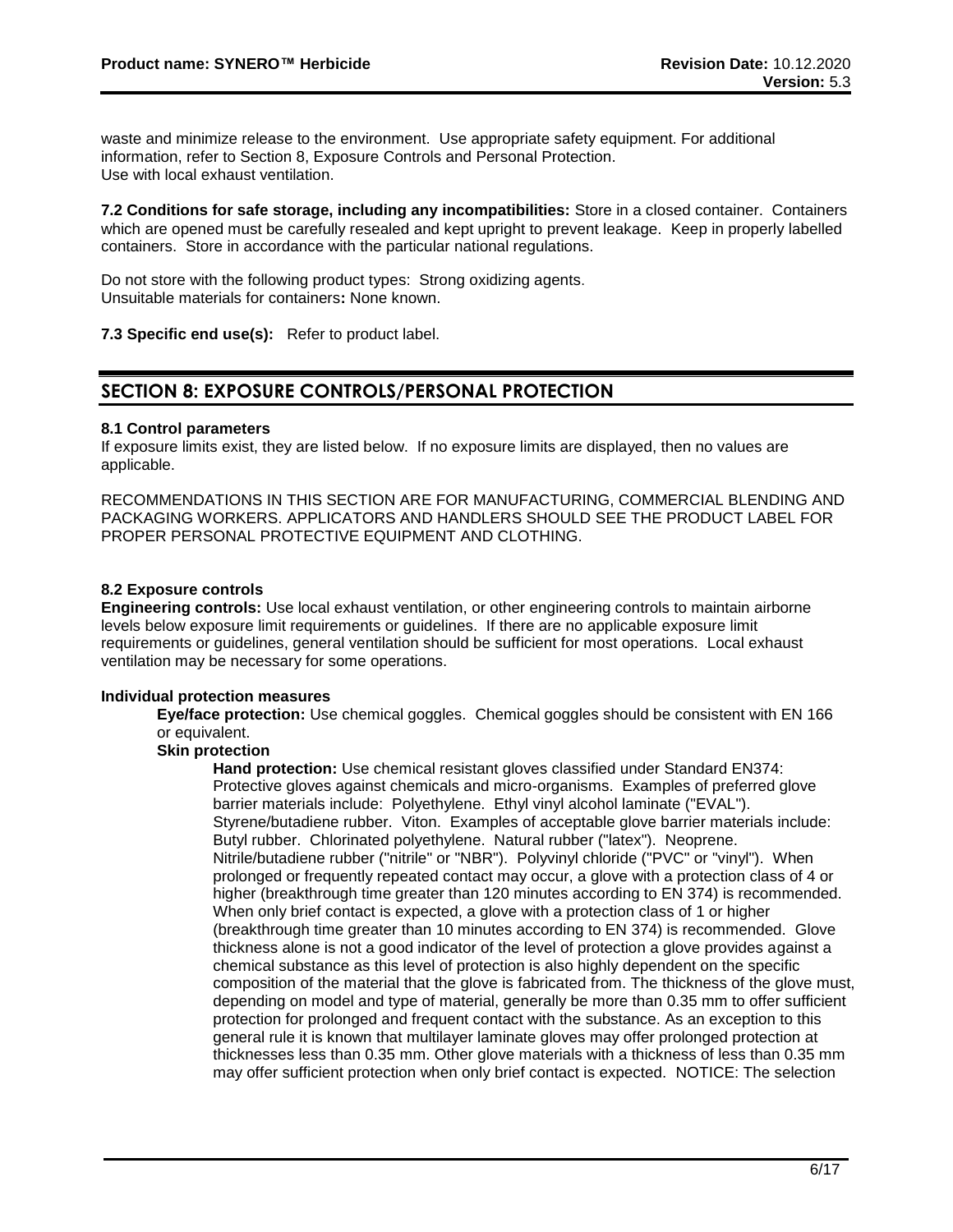of a specific glove for a particular application and duration of use in a workplace should also take into account all relevant workplace factors such as, but not limited to: Other chemicals which may be handled, physical requirements (cut/puncture protection, dexterity, thermal protection), potential body reactions to glove materials, as well as the instructions/specifications provided by the glove supplier.

**Other protection:** Use protective clothing chemically resistant to this material. Selection of specific items such as face shield, boots, apron, or full body suit will depend on the task. **Respiratory protection:** Respiratory protection should be worn when there is a potential to exceed the exposure limit requirements or guidelines. If there are no applicable exposure limit requirements or guidelines, wear respiratory protection when adverse effects, such as respiratory irritation or discomfort have been experienced, or where indicated by your risk assessment process. For most conditions no respiratory protection should be needed; however, if discomfort is experienced, use an approved air-purifying respirator.

Use the following CE approved air-purifying respirator: Organic vapor cartridge with a particulate pre-filter, type AP2 (meeting standard EN 14387).

#### **Environmental exposure controls**

See SECTION 7: Handling and storage and SECTION 13: Disposal considerations for measures to prevent excessive environmental exposure during use and waste disposal.

# **SECTION 9: PHYSICAL AND CHEMICAL PROPERTIES**

#### **9.1 Information on basic physical and chemical properties**

| Appearance                                        |                                             |
|---------------------------------------------------|---------------------------------------------|
| <b>Physical state</b>                             | Liquid.                                     |
| Color                                             | <b>Brown</b>                                |
| Odor                                              | Mild                                        |
| <b>Odor Threshold</b>                             | No test data available                      |
| рH                                                | 5.8 1% pH Electrode (1% aqueous suspension) |
| <b>Melting point/range</b>                        | Not applicable                              |
| <b>Freezing point</b>                             | No data available                           |
| Boiling point (760 mmHg)                          | No data available                           |
| <b>Flash point</b>                                | closed cup > $100 °C$ CIPAC MT 12.3         |
| <b>Evaporation Rate (Butyl Acetate</b><br>$= 1$   | No data available                           |
| <b>Flammability (solid, gas)</b>                  | No data available                           |
| <b>Lower explosion limit</b>                      | No data available                           |
| <b>Upper explosion limit</b>                      | No data available                           |
| <b>Vapor Pressure</b>                             | No data available                           |
| <b>Relative Vapor Density (air = 1)</b>           | No data available                           |
| <b>Relative Density (water = 1)</b>               | 1.012 at 20 °C / 4 °C EC Method A3          |
| <b>Water solubility</b>                           | emulsifiable                                |
| <b>Partition coefficient: n-</b><br>octanol/water | No data available                           |
| <b>Auto-ignition temperature</b>                  | $>$ 400 °C EC Method A15                    |
| <b>Decomposition temperature</b>                  | No data available                           |
|                                                   |                                             |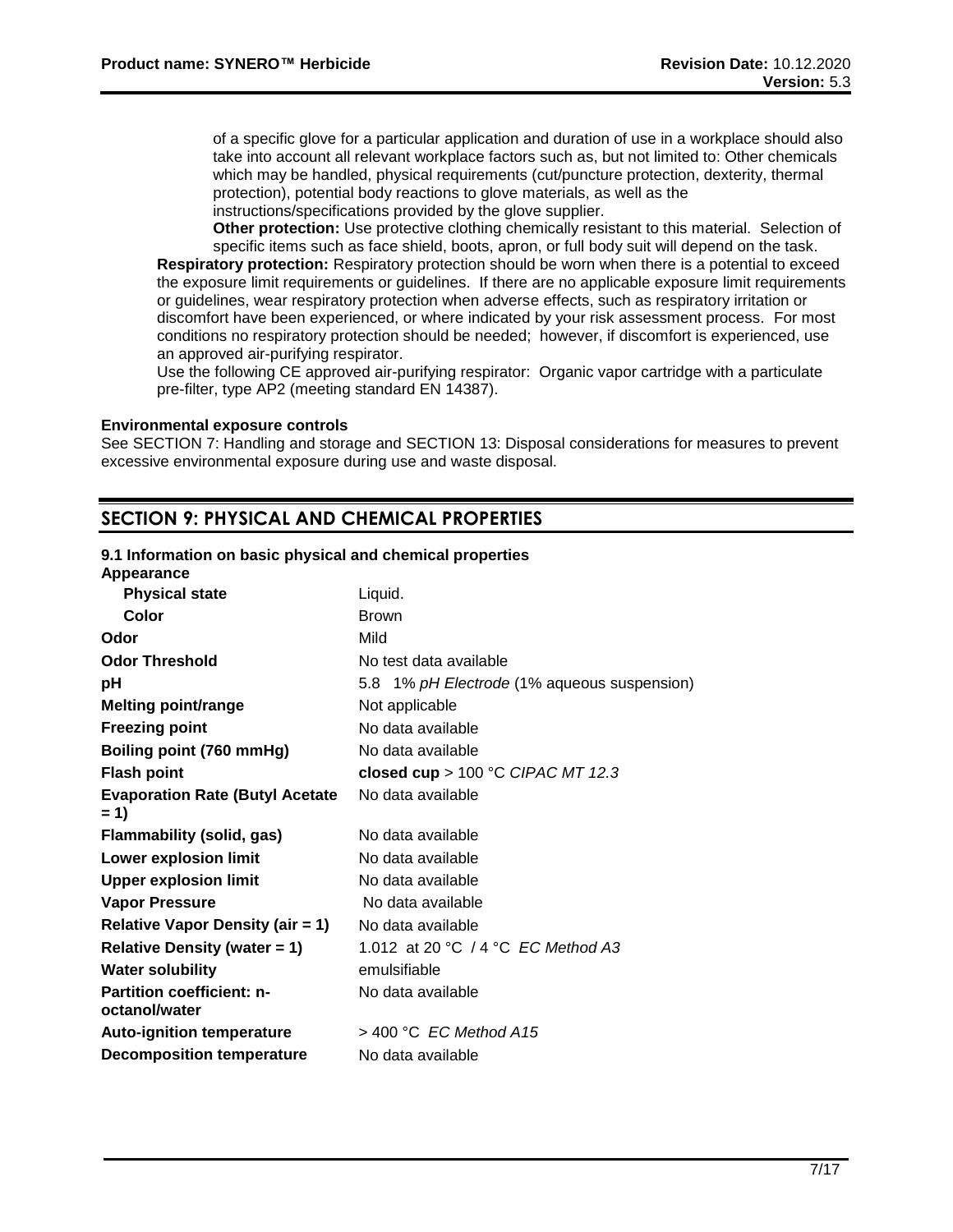| <b>Kinematic Viscosity</b>  | $13.1$ mm $2/s$                            |
|-----------------------------|--------------------------------------------|
| <b>Explosive properties</b> | Not explosive                              |
| <b>Oxidizing properties</b> | No                                         |
| 9.2 Other information       |                                            |
| <b>Liquid Density</b>       | 1.012 g/cm3 at 20 °C Digital density meter |
| <b>Molecular weight</b>     | No data available                          |
| <b>Surface tension</b>      | 31.6 mN/m at 25 °C <i>EC Method A5</i>     |

NOTE: The physical data presented above are typical values and should not be construed as a specification.

# **SECTION 10: STABILITY AND REACTIVITY**

**10.1 Reactivity:** Not classified as a reactivity hazard.

**10.2 Chemical stability:** No decomposition if stored and applied as directed. Stable under normal conditions.

**10.3 Possibility of hazardous reactions:** None known.

No hazards to be specially mentioned.

**10.4 Conditions to avoid:** None known.

**10.5 Incompatible materials:** None.

**10.6 Hazardous decomposition products:** Decomposition products depend upon temperature, air supply and the presence of other materials. Decomposition products can include and are not limited to: carbon dioxide carbon monoxide

# **SECTION 11: TOXICOLOGICAL INFORMATION**

*Toxicological information appears in this section when such data is available.*

### **11.1 Information on toxicological effects**

# **Acute toxicity**

**Acute oral toxicity**

Very low toxicity if swallowed. Harmful effects not anticipated from swallowing small amounts.

As product: LD50, Rat, female, > 5,000 mg/kg

# **Acute dermal toxicity**

Prolonged skin contact is unlikely to result in absorption of harmful amounts.

As product: LD50, Rat, male and female, > 5,000 mg/kg

### **Acute inhalation toxicity**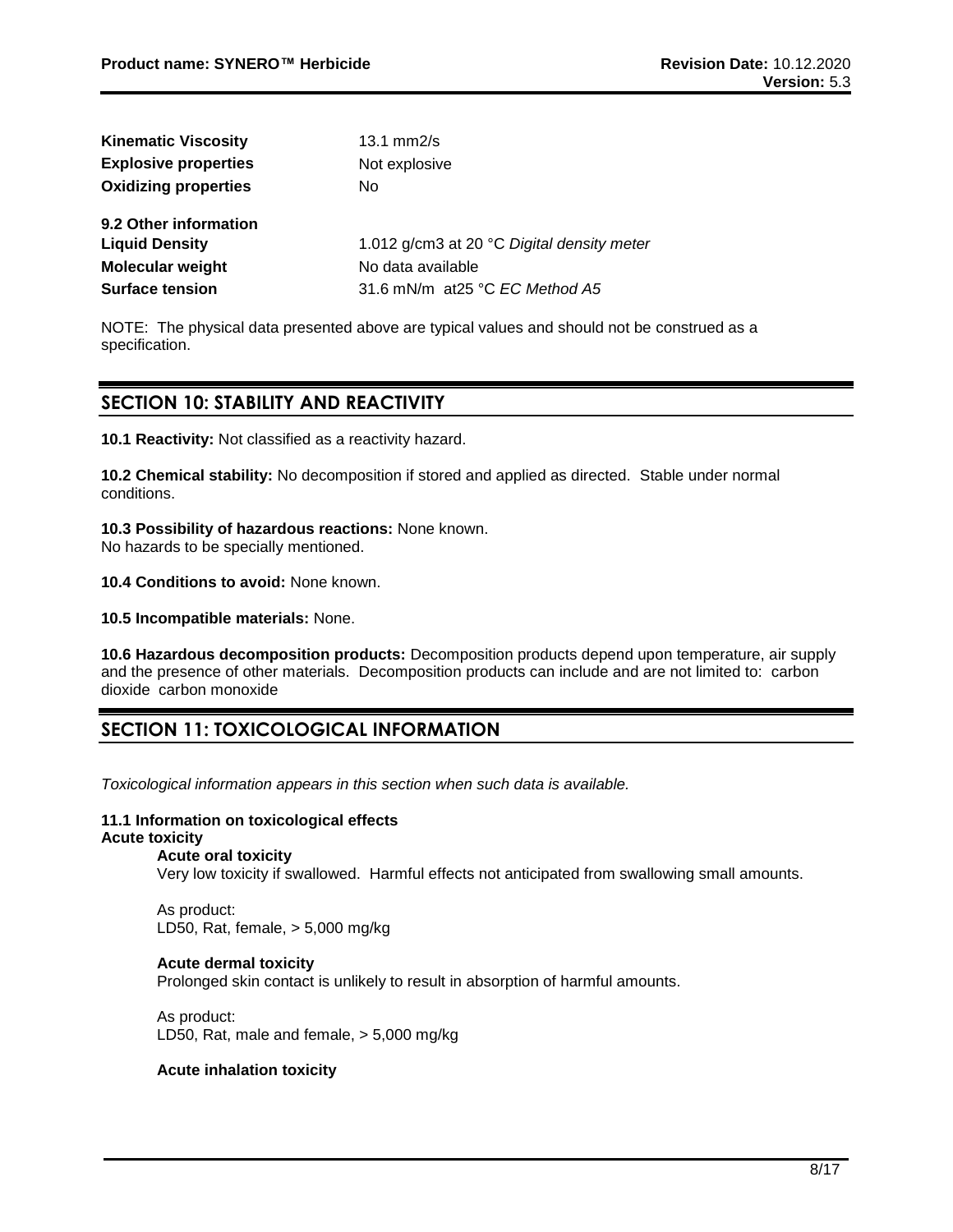No adverse effects are anticipated from single exposure to mist. May cause dizziness and drowsiness. Based on the available data, respiratory irritation was not observed.

As product: The LC50 has not been determined. For similar material(s): LC50, Rat, 4 Hour, dust/mist, > 5.3 mg/l

#### **Skin corrosion/irritation**

Brief contact may cause slight skin irritation with local redness. May cause drying and flaking of the skin.

#### **Serious eye damage/eye irritation**

May cause severe irritation with corneal injury which may result in permanent impairment of vision, even blindness. Chemical burns may occur.

#### **Sensitization**

Did not cause allergic skin reactions when tested in guinea pigs.

For respiratory sensitization: No relevant data found.

**Specific Target Organ Systemic Toxicity (Single Exposure)**

May cause drowsiness or dizziness.

#### **Specific Target Organ Systemic Toxicity (Repeated Exposure)**

For the active ingredient(s): Fluroxypyr-meptyl. Based on available data, repeated exposures are not anticipated to cause significant adverse effects.

For similar active ingredient(s). Aminopyralid. In animals, effects have been reported on the following organs: Gastrointestinal tract.

For the minor component(s): In animals, effects have been reported on the following organs: Kidney. Respiratory tract. Symptoms of excessive exposure may be anesthetic or narcotic effects; dizziness and drowsiness may be observed.

### **Carcinogenicity**

For similar active ingredient(s). Did not cause cancer in laboratory animals.

Contains naphthalene which has caused cancer in some laboratory animals. In humans, there is limited evidence of cancer in workers involved in naphthalene production. Limited oral studies in rats were negative.

#### **Teratogenicity**

For the active ingredient(s): Fluroxypyr-meptyl. Has been toxic to the fetus in laboratory animals at doses toxic to the mother. Did not cause birth defects in laboratory animals.

For similar active ingredient(s). Aminopyralid. Did not cause birth defects or other effects in the fetus even at doses which caused toxic effects in the mother.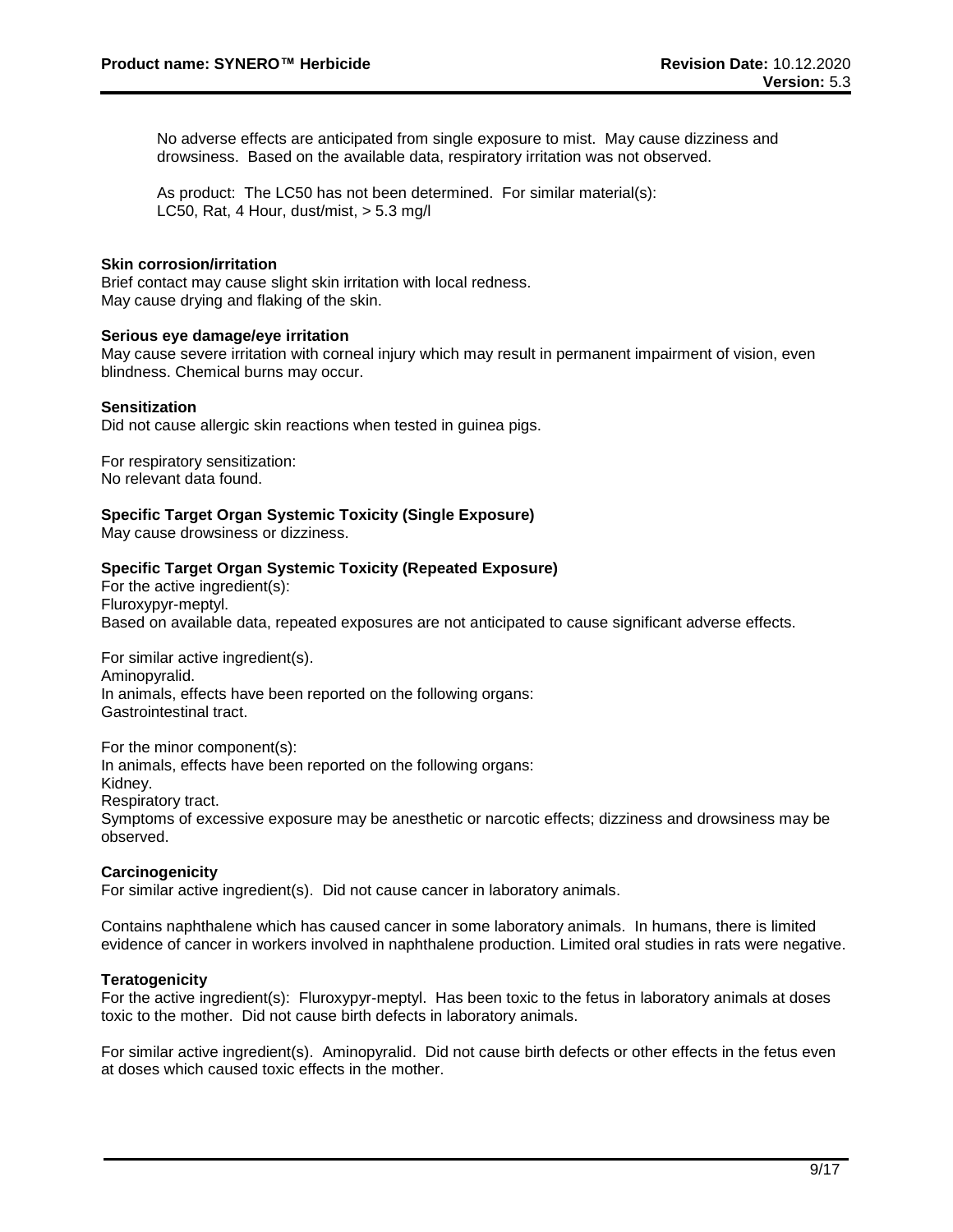### **Reproductive toxicity**

For the active ingredient(s): In animal studies, did not interfere with reproduction.

For the major component(s): In laboratory animal studies, effects on reproduction have been seen only at doses that produced significant toxicity to the parent animals.

#### **Mutagenicity**

For the active ingredient(s): In vitro genetic toxicity studies were negative. Animal genetic toxicity studies were negative.

#### **Aspiration Hazard**

May be fatal if swallowed and enters airways.

# **SECTION 12: ECOLOGICAL INFORMATION**

*Ecotoxicological information appears in this section when such data is available.*

#### **12.1 Toxicity**

#### **Acute toxicity to fish**

Material is very toxic to aquatic organisms (LC50/EC50/IC50 below 1 mg/L in the most sensitive species).

LC50, Oncorhynchus mykiss (rainbow trout), static test, 96 Hour, 6.42 mg/l, OECD Test Guideline 203 or Equivalent

#### **Acute toxicity to aquatic invertebrates**

EC50, Daphnia magna (Water flea), static test, 48 Hour, 28.7 mg/l, OECD Test Guideline 202 or **Equivalent** 

#### **Acute toxicity to algae/aquatic plants**

ErC50, diatom Navicula sp., Growth inhibition, 72 Hour, 7.7 mg/l, OECD Test Guideline 201 or Equivalent

ErC50, Myriophyllum spicatum, 14 d, 0.506 mg/l

NOEC, Myriophyllum spicatum, 14 d, 0.0977 mg/l

#### **Toxicity to Above Ground Organisms**

Material is practically non-toxic to birds on an acute basis (LD50  $>$  2000 mg/kg).

oral LD50, Colinus virginianus (Bobwhite quail), > 2,250 mg/kg

oral LD50, Apis mellifera (bees), > 100micrograms/bee

contact LD50, Apis mellifera (bees), > 200micrograms/bee

### **Toxicity to soil-dwelling organisms**

LC50, Eisenia fetida (earthworms), 14 d, 710 mg/kg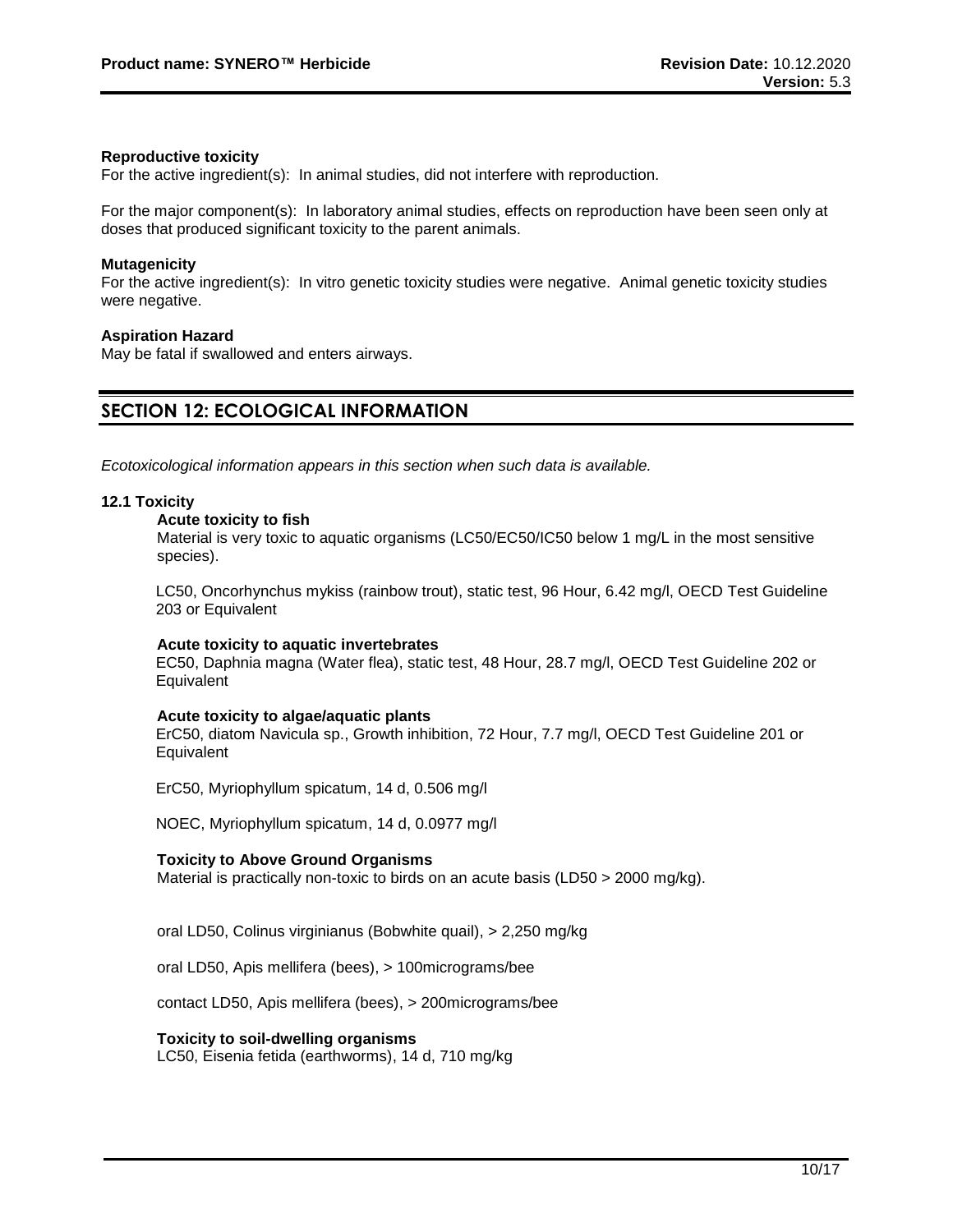### **12.2 Persistence and degradability**

#### **fluoroxypyr-meptyl (ISO)**

**Biodegradability:** Material is not readily biodegradable according to OECD/EEC guidelines. 10-day Window: Fail **Biodegradation:** 32 % **Exposure time:** 28 d **Method:** OECD Test Guideline 301D or Equivalent

**Theoretical Oxygen Demand:** 2.2 mg/mg

#### **Stability in Water (1/2-life)**

Hydrolysis, half-life, 454 d

#### **Aminopyralid Potassium**

**Biodegradability:** For similar active ingredient(s). Aminopyralid. Based on stringent OECD test guidelines, this material cannot be considered as readily biodegradable; however, these results do not necessarily mean that the material is not biodegradable under environmental conditions. 10-day Window: Fail **Biodegradation:** 0 % **Exposure time:** 28 d **Method:** OECD Test Guideline 301F or Equivalent

#### **Hydrocarbons, C10, aromatics, <1% naphthalene**

**Biodegradability:** Material is inherently biodegradable (reaches > 20% biodegradation in OECD test(s) for inherent biodegradability).

#### **Dipropylene glycol monomethyl ether**

**Biodegradability:** Material is readily biodegradable. Passes OECD test(s) for ready biodegradability. Material is ultimately biodegradable (reaches > 70% mineralization in OECD test(s) for inherent biodegradability). 10-day Window: Pass **Biodegradation:** 75 % **Exposure time:** 28 d **Method:** OECD Test Guideline 301F or Equivalent

### **Poly(oxy-1,2-ethanediyl), .alpha.-sulfo-.omega.-(dodecyloxy)-, ammonium salt**

**Biodegradability:** No relevant information found.

### **2-methylpentane-2,4-diol**

**Biodegradability:** Material is readily biodegradable. Passes OECD test(s) for ready biodegradability. 10-day Window: Pass **Biodegradation:** 81 % **Exposure time:** 28 d **Method:** OECD Test Guideline 301F or Equivalent

### **Naphthalene**

**Biodegradability:** Material is expected to be readily biodegradable.

### **12.3 Bioaccumulative potential**

### **fluoroxypyr-meptyl (ISO)**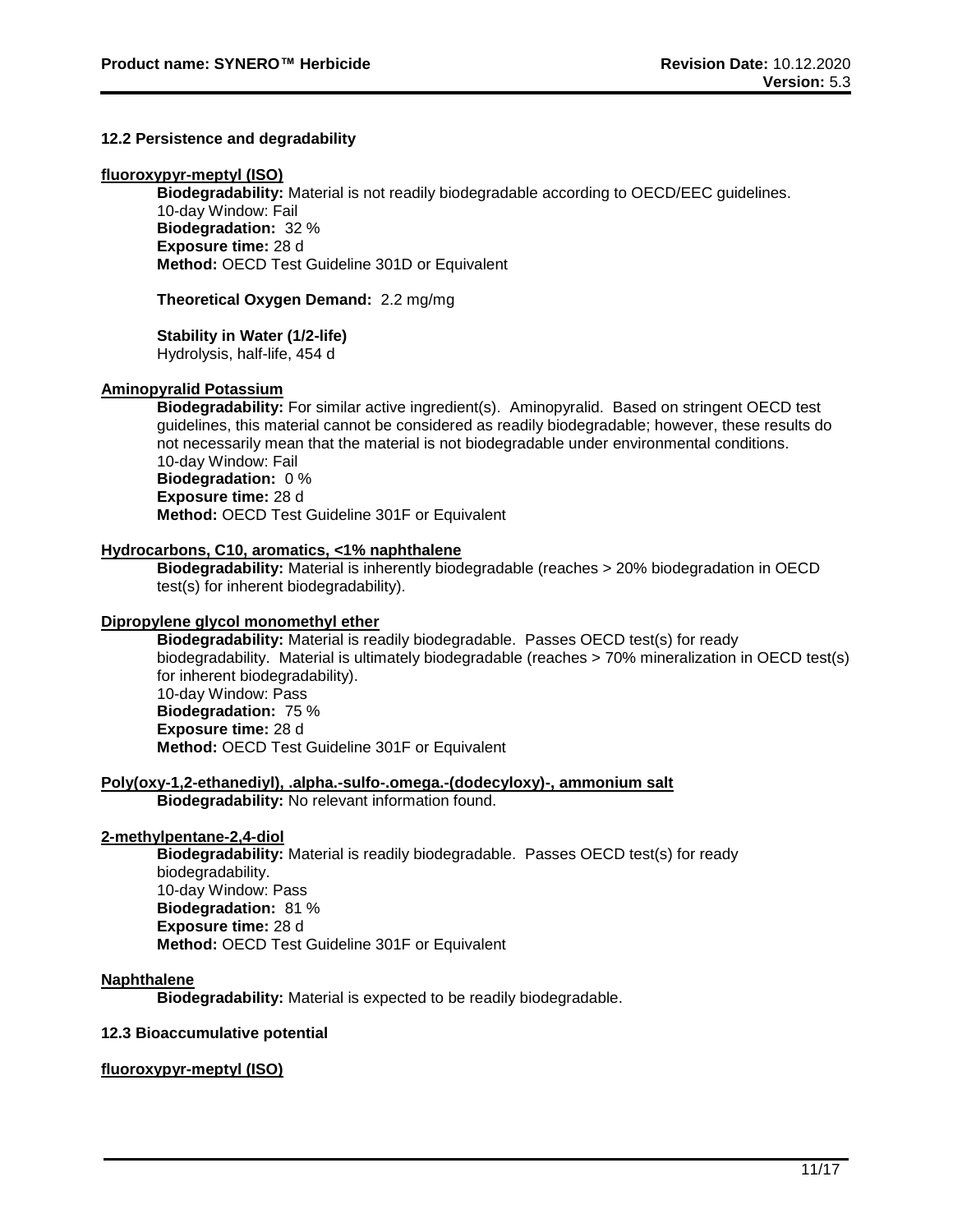**Bioaccumulation:** Bioconcentration potential is low (BCF < 100 or Log Pow < 3). **Partition coefficient: n-octanol/water(log Pow):** 5.04 Measured **Bioconcentration factor (BCF):** 26 Oncorhynchus mykiss (rainbow trout) Measured

# **Aminopyralid Potassium**

**Bioaccumulation:** For similar active ingredient(s). Aminopyralid. Bioconcentration potential is low (BCF < 100 or Log Pow < 3).

# **Hydrocarbons, C10, aromatics, <1% naphthalene**

**Bioaccumulation:** No data available for this product. For similar material(s): Bioconcentration potential is high (BCF > 3000 or Log Pow between 5 and 7).

### **Dipropylene glycol monomethyl ether**

**Bioaccumulation:** Bioconcentration potential is low (BCF < 100 or Log Pow < 3). **Partition coefficient: n-octanol/water(log Pow):** 1.01 Measured

#### **Poly(oxy-1,2-ethanediyl), .alpha.-sulfo-.omega.-(dodecyloxy)-, ammonium salt Bioaccumulation:** No relevant data found.

#### **2-methylpentane-2,4-diol**

**Bioaccumulation:** Bioconcentration potential is low (BCF < 100 or Log Pow < 3). **Partition coefficient: n-octanol/water(log Pow):** 0.58 Estimated. **Bioconcentration factor (BCF):** 3 Calculated.

### **Naphthalene**

**Bioaccumulation:** Bioconcentration potential is moderate (BCF between 100 and 3000 or Log Pow between 3 and 5).

**Partition coefficient: n-octanol/water(log Pow):** 3.3 Measured **Bioconcentration factor (BCF):** 40 - 300 Fish 28 d Measured

# **12.4 Mobility in soil**

#### **fluoroxypyr-meptyl (ISO)**

Expected to be relatively immobile in soil (Koc > 5000). **Partition coefficient (Koc):** 6200 - 43000

### **Aminopyralid Potassium**

For similar active ingredient(s). Aminopyralid. Potential for mobility in soil is very high (Koc between 0 and 50).

# **Hydrocarbons, C10, aromatics, <1% naphthalene**

No relevant data found.

### **Dipropylene glycol monomethyl ether**

Given its very low Henry's constant, volatilization from natural bodies of water or moist soil is not expected to be an important fate process. Potential for mobility in soil is very high (Koc between 0 and 50). **Partition coefficient (Koc):** 0.28 Estimated.

#### **Poly(oxy-1,2-ethanediyl), .alpha.-sulfo-.omega.-(dodecyloxy)-, ammonium salt**

No relevant data found.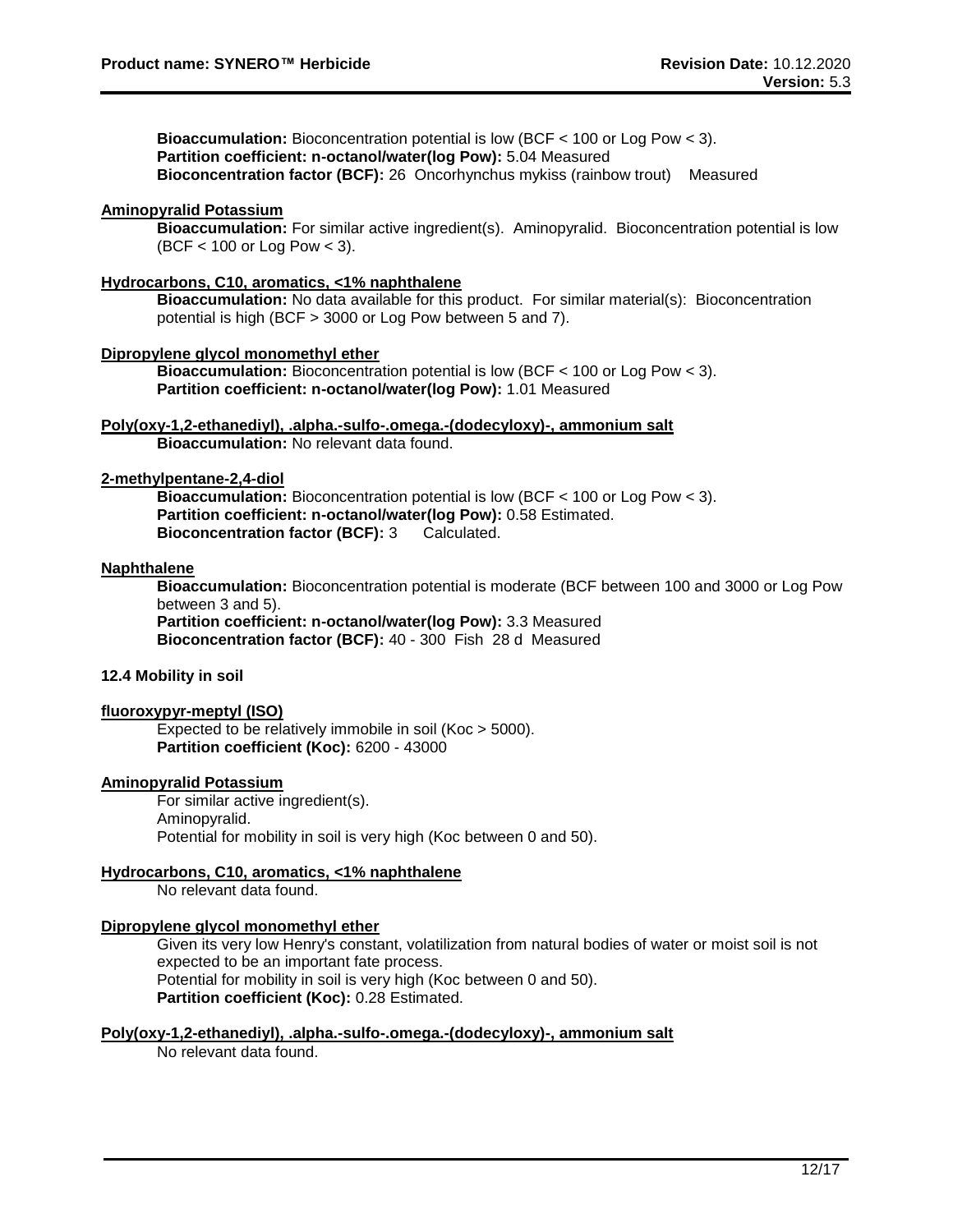# **2-methylpentane-2,4-diol**

Potential for mobility in soil is very high (Koc between 0 and 50). **Partition coefficient (Koc):** 1 Estimated.

#### **Naphthalene**

Potential for mobility in soil is medium (Koc between 150 and 500). **Partition coefficient (Koc):** 240 - 1300 Measured

# **12.5 Results of PBT and vPvB assessment**

#### **fluoroxypyr-meptyl (ISO)**

This substance is not considered to be persistent, bioaccumulating and toxic (PBT). This substance is not considered to be very persistent and very bioaccumulating (vPvB).

#### **Aminopyralid Potassium**

This substance is not considered to be persistent, bioaccumulating and toxic (PBT). This substance is not considered to be very persistent and very bioaccumulating (vPvB).

#### **Hydrocarbons, C10, aromatics, <1% naphthalene**

This substance is not considered to be persistent, bioaccumulating and toxic (PBT). This substance is not considered to be very persistent and very bioaccumulating (vPvB).

#### **Dipropylene glycol monomethyl ether**

This substance is not considered to be persistent, bioaccumulating and toxic (PBT). This substance is not considered to be very persistent and very bioaccumulating (vPvB).

#### **Poly(oxy-1,2-ethanediyl), .alpha.-sulfo-.omega.-(dodecyloxy)-, ammonium salt**

This substance has not been assessed for persistence, bioaccumulation and toxicity (PBT).

### **2-methylpentane-2,4-diol**

This substance is not considered to be very persistent and very bioaccumulating (vPvB).

### **Naphthalene**

This substance has not been assessed for persistence, bioaccumulation and toxicity (PBT).

### **12.6 Other adverse effects**

### **fluoroxypyr-meptyl (ISO)**

This substance is not on the Montreal Protocol list of substances that deplete the ozone layer.

### **Aminopyralid Potassium**

This substance is not on the Montreal Protocol list of substances that deplete the ozone layer.

# **Hydrocarbons, C10, aromatics, <1% naphthalene**

This substance is not on the Montreal Protocol list of substances that deplete the ozone layer.

### **Dipropylene glycol monomethyl ether**

This substance is not on the Montreal Protocol list of substances that deplete the ozone layer.

#### **Poly(oxy-1,2-ethanediyl), .alpha.-sulfo-.omega.-(dodecyloxy)-, ammonium salt**

This substance is not on the Montreal Protocol list of substances that deplete the ozone layer.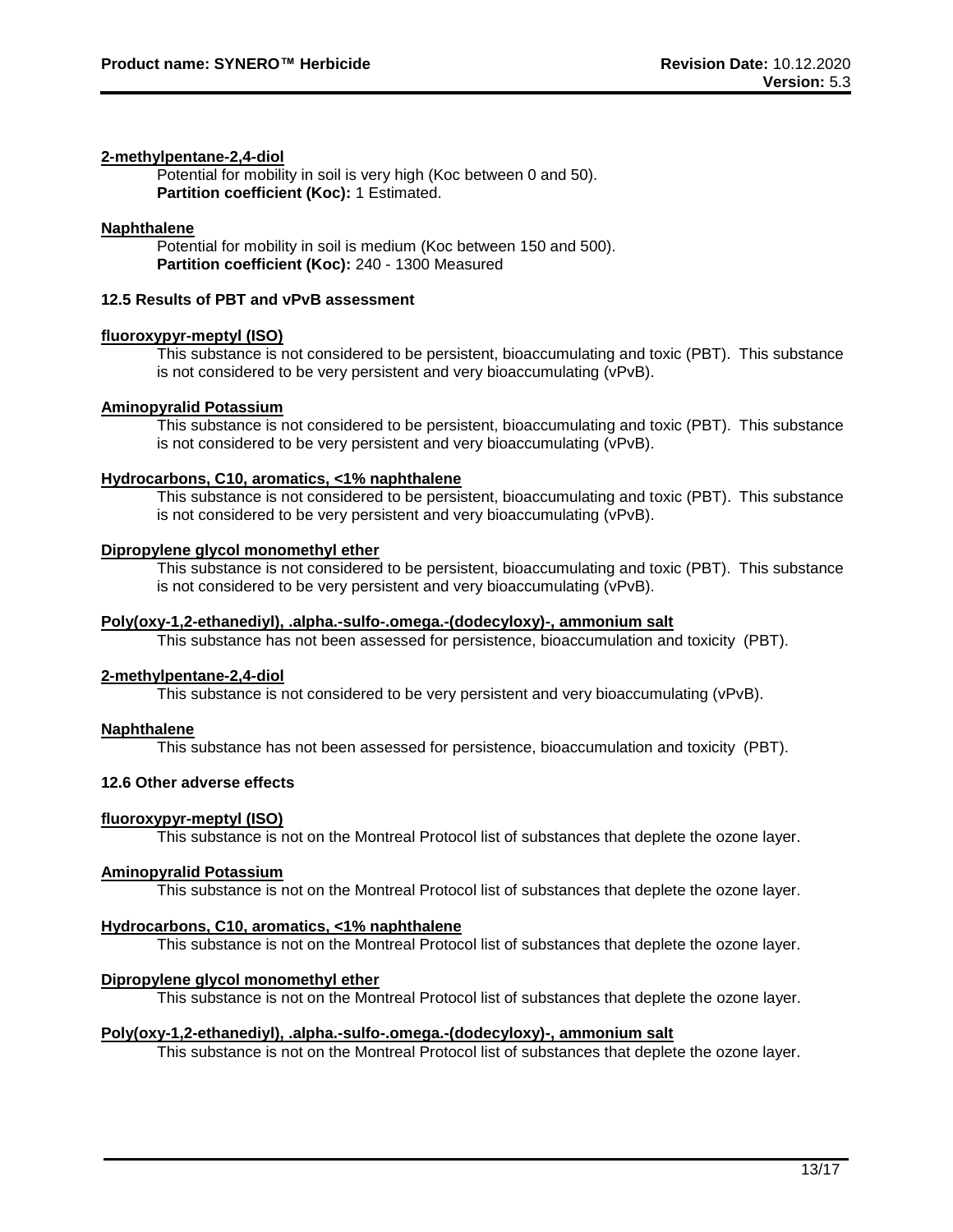### **2-methylpentane-2,4-diol**

This substance is not on the Montreal Protocol list of substances that deplete the ozone layer.

#### **Naphthalene**

This substance is not on the Montreal Protocol list of substances that deplete the ozone layer.

# **SECTION 13: DISPOSAL CONSIDERATIONS**

#### **13.1 Waste treatment methods**

If wastes and/or containers cannot be disposed of according to the product label directions, disposal of this material must be in accordance with your local or area regulatory authorities. This information presented below only applies to the material as supplied. The identification based on characteristic(s) or listing may not apply if the material has been used or otherwise contaminated. It is the responsibility of the waste generator to determine the toxicity and physical properties of the material generated to determine the proper waste identification and disposal methods in compliance with applicable regulations. If the material as supplied becomes a waste, follow all applicable regional, national and local laws.

The definitive assignment of this material to the appropriate EWC group and thus its proper EWC code will depend on the use that is made of this material. Contact the authorized waste disposal services.

# **SECTION 14: TRANSPORT INFORMATION**

### **Classification for ROAD and Rail transport (ADR/RID):**

| 14.1 | <b>UN number</b>                                                                                     | <b>UN 3082</b>                                                                |  |
|------|------------------------------------------------------------------------------------------------------|-------------------------------------------------------------------------------|--|
|      | 14.2 UN proper shipping name                                                                         | ENVIRONMENTALLY HAZARDOUS SUBSTANCE, LIQUID,<br>N.O.S. (Aromatic hydrocarbon) |  |
| 14.3 | Transport hazard class(es)                                                                           | 9                                                                             |  |
| 14.4 | Packing group                                                                                        | $\mathbf{III}$                                                                |  |
|      | 14.5 Environmental hazards                                                                           | Aromatic hydrocarbon                                                          |  |
|      | 14.6 Special precautions for user                                                                    | Hazard Identification Number: 90                                              |  |
|      | <b>Classification for SEA transport (IMO-IMDG):</b>                                                  |                                                                               |  |
|      | 14.1 UN number                                                                                       | <b>UN 3082</b>                                                                |  |
|      | 14.2 UN proper shipping name                                                                         | ENVIRONMENTALLY HAZARDOUS SUBSTANCE, LIQUID,<br>N.O.S. (Aromatic hydrocarbon) |  |
| 14.3 | <b>Transport hazard class(es)</b>                                                                    | 9                                                                             |  |
| 14.4 | <b>Packing group</b>                                                                                 | $\mathbf{III}$                                                                |  |
| 14.5 | <b>Environmental hazards</b>                                                                         | Aromatic hydrocarbon                                                          |  |
| 14.6 | Special precautions for user                                                                         | EmS: F-A, S-F                                                                 |  |
| 14.7 | <b>Transport in bulk according</b><br>to Annex I or II of MARPOL<br>73/78 and the IBC or IGC<br>Code | Consult IMO regulations before transporting ocean bulk                        |  |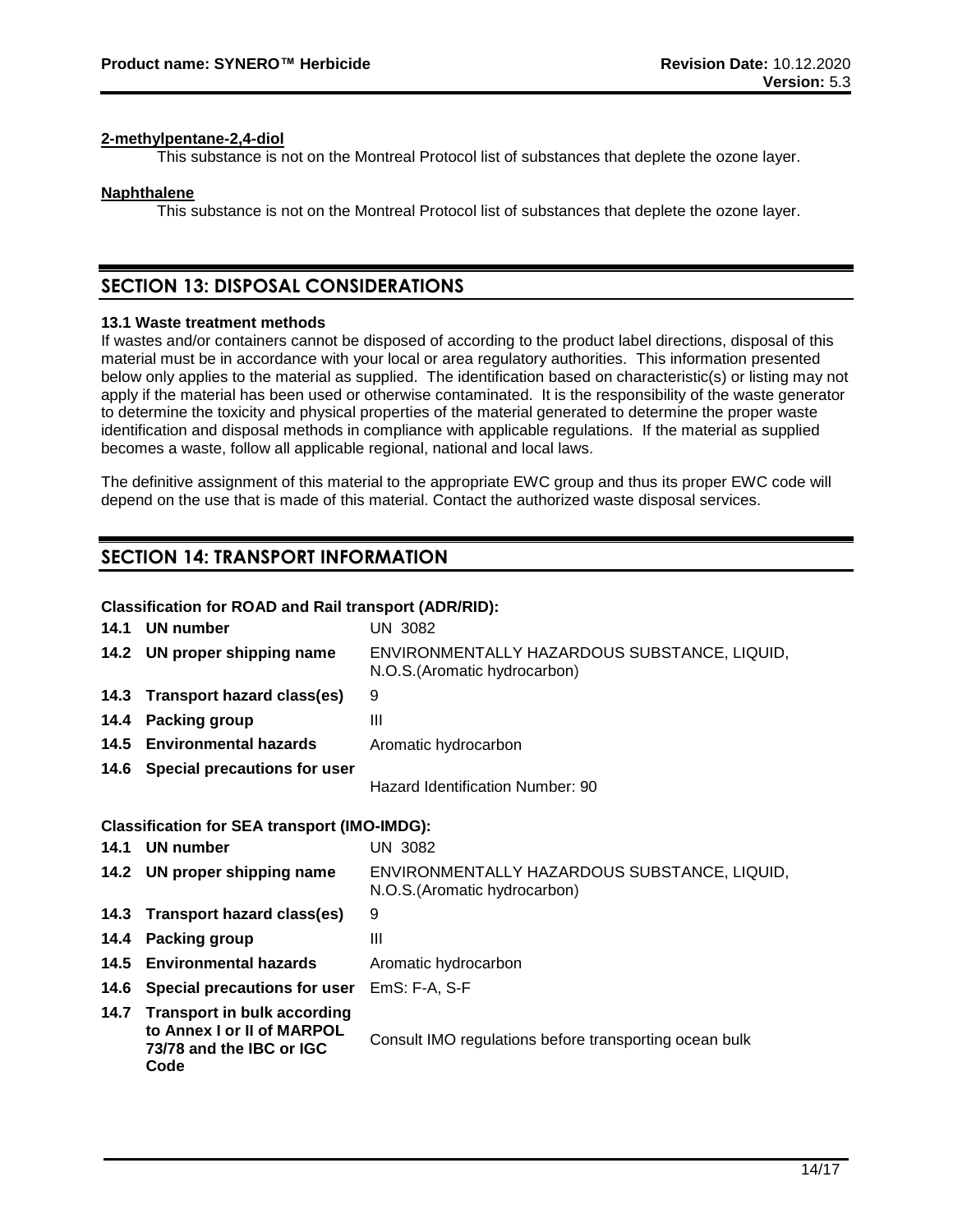#### **Classification for AIR transport (IATA/ICAO):**

| 14.1 UN number                                       | UN 3082                                                                       |
|------------------------------------------------------|-------------------------------------------------------------------------------|
| 14.2 UN proper shipping name                         | Environmentally hazardous substance, liquid, n.o.s. (Aromatic<br>hydrocarbon) |
| 14.3 Transport hazard class(es)                      | 9                                                                             |
| 14.4 Packing group                                   | Ш                                                                             |
| 14.5 Environmental hazards                           | Not applicable                                                                |
| 14.6 Special precautions for user No data available. |                                                                               |

### **Further information:**

Marine Pollutants assigned UN number 3077 and 3082 in single or combination packaging containing a net quantity per single or inner packaging of 5 L or less for liquids or having a net mass per single or inner packaging of 5 KG or less for solids may be transported as non-dangerous goods as provided in section 2.10.2.7 of IMDG code, IATA special provision A197, and ADR/RID special provision 375.

This information is not intended to convey all specific regulatory or operational requirements/information relating to this product. Transportation classifications may vary by container volume and may be influenced by regional or country variations in regulations. Additional transportation system information can be obtained through an authorized sales or customer service representative. It is the responsibility of the transporting organization to follow all applicable laws, regulations and rules relating to the transportation of the material.

# **SECTION 15: REGULATORY INFORMATION**

### **15.1 Safety, health and environmental regulations/legislation specific for the substance or mixture**

### **REACh Regulation (EC) No 1907/2006**

This product contains only components that have been either pre-registered, registered, are exempt from registration, are regarded as registered or are not subject to registration according to Regulation (EC) No. 1907/2006 (REACH).,The aforementioned indications of the REACH registration status are provided in good faith and believed to be accurate as of the effective date shown above. However, no warranty, express or implied, is given. It is the buyer´s/user´s responsibility to ensure thathis/her understanding of the regulatory status of this product is correct.

# **Seveso III: Directive 2012/18/EU of the European Parliament and of the Council on the control of major-accident hazards involving dangerous substances.**

Listed in Regulation: ENVIRONMENTAL HAZARDS Number in Regulation: E1 100 t 200 t Listed in Regulation: Petroleum products: (a) gasolines and naphthas, (b) kerosenes (including jet fuels), (c) gas oils (including diesel fuels, home heating oils and gas oil blending streams),(d) heavy fuel oils (e) alternative fuels serving the same purposes and with similar properties as regards flammability and environmental hazards as the products referred to in points (a) to (d)

Number in Regulation: 34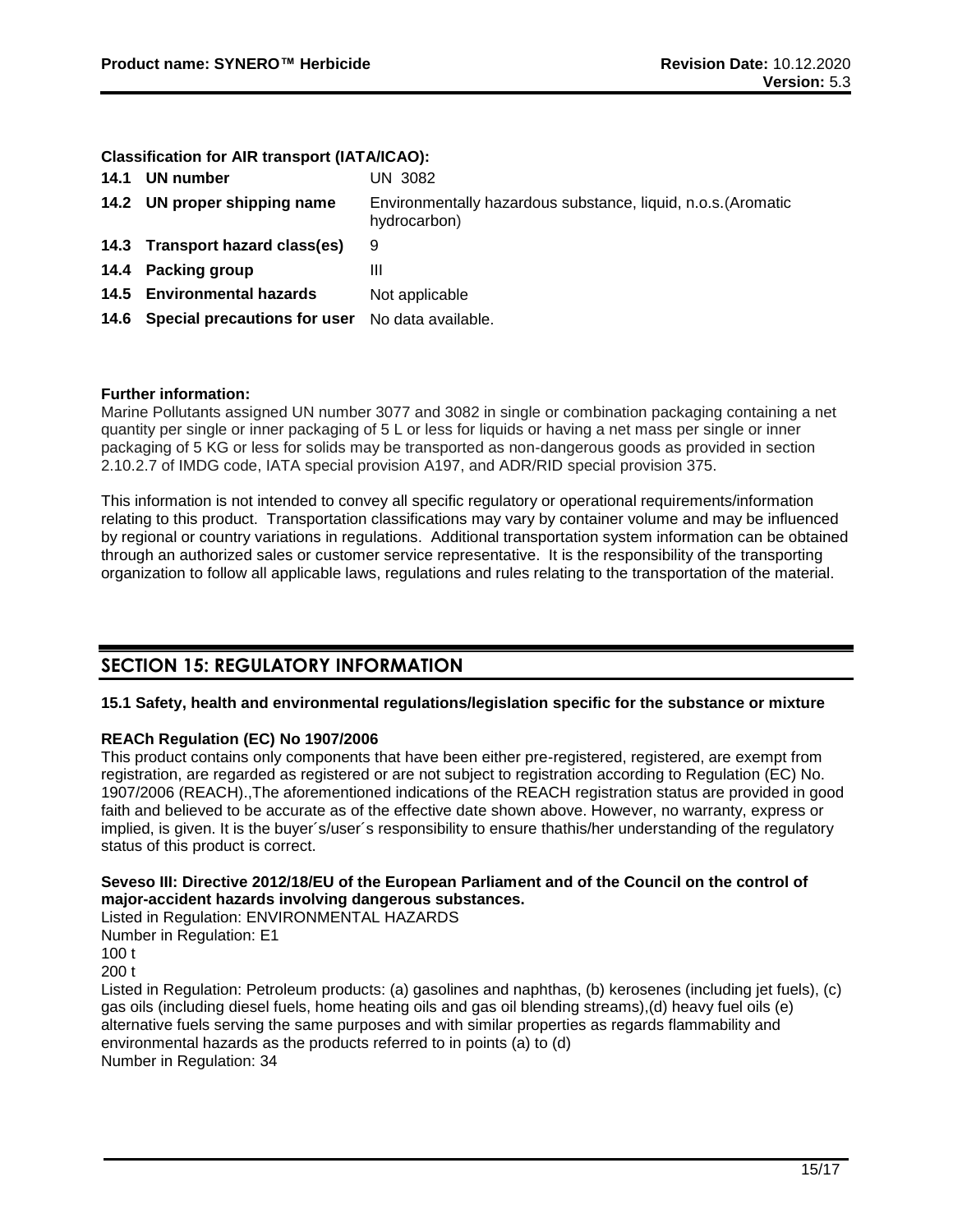2,500 t 25,000 t

# **15.2 Chemical safety assessment**

For proper and safe use of this product, please refer to the approval conditions laid down on the product label.

# **SECTION 16: OTHER INFORMATION**

#### **Full text of H-Statements referred to under sections 2 and 3.**

| H302             | Harmful if swallowed.                                 |
|------------------|-------------------------------------------------------|
| H <sub>304</sub> | May be fatal if swallowed and enters airways.         |
| H <sub>315</sub> | Causes skin irritation.                               |
| H318             | Causes serious eye damage.                            |
| H319             | Causes serious eye irritation.                        |
| H336             | May cause drowsiness or dizziness.                    |
| H <sub>351</sub> | Suspected of causing cancer.                          |
| H400             | Very toxic to aquatic life.                           |
| H410             | Very toxic to aquatic life with long lasting effects. |
| H411             | Toxic to aquatic life with long lasting effects.      |

#### **Classification and procedure used to derive the classification for mixtures according to Regulation (EC) No 1272/2008**

Asp. Tox. - 1 - H304 - Based on product data or assessment

2 - H315 - Based on product data or assessment

Eye Dam. - 1 - H318 - Based on product data or assessment

STOT SE - 3 - H336 - Based on product data or assessment

Aquatic Acute - 1 - H400 - Based on product data or assessment

Aquatic Chronic - 1 - H410 - Based on product data or assessment

### **Revision**

Identification Number: 317382 / Issue Date: 10.12.2020 / Version: 5.3 DAS Code: GF-839 Most recent revision(s) are noted by the bold, double bars in left-hand margin throughout this document.

### **Legend**

| Acute Tox.             | Acute toxicity                                   |
|------------------------|--------------------------------------------------|
| <b>Aquatic Acute</b>   | Short-term (acute) aquatic hazard                |
| <b>Aquatic Chronic</b> | Long-term (chronic) aquatic hazard               |
| Asp. Tox.              | Aspiration hazard                                |
| Carc.                  | Carcinogenicity                                  |
| Eye Irrit.             | Eye irritation                                   |
| Skin Irrit.            | Skin irritation                                  |
| <b>STOT SE</b>         | Specific target organ toxicity - single exposure |

# **Full text of other abbreviations**

ADN - European Agreement concerning the International Carriage of Dangerous Goods by Inland Waterways; ADR - European Agreement concerning the International Carriage of Dangerous Goods by